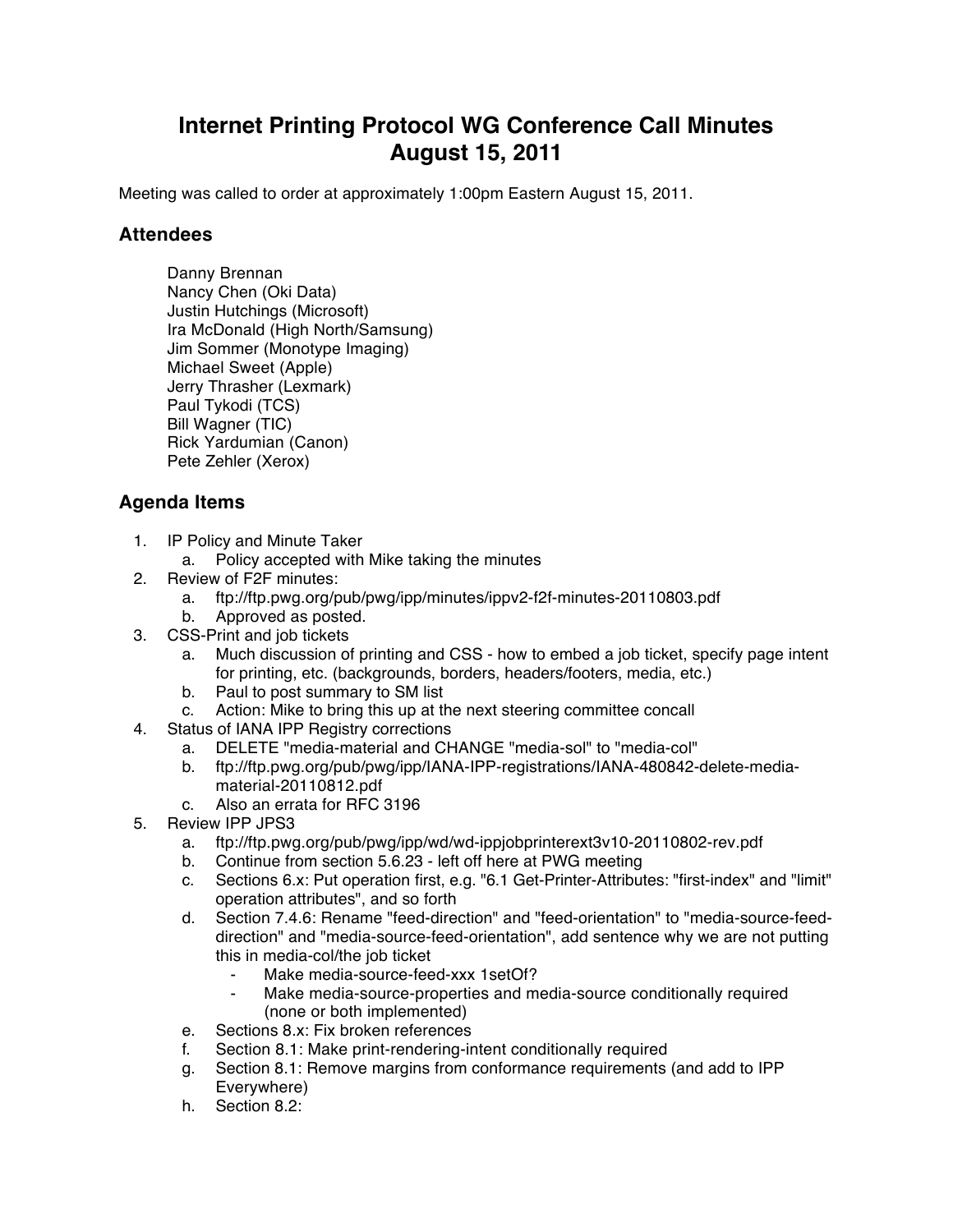- Make numbered lists, "If a Printer conforms to XXX then"
- See IPP/2.0 SE for inspiration
- Add conditional for media-source and media-source-properties
- ⁃ "printer-charge-INTO-uri" misspelling, add "printer-charge-info"
- i. Section 10: "The IPP attributes and operations defined in this document have the same security ..."
- j. Section 11: Update format for collection attributes
- k. Action: Ira to submit 2.0 SE and JPS2 registrations to IANA (Mike to review)
- 6. Review IPP Everywhere
	- a. not reviewed at PWG meeting
	- b. ftp://ftp.pwg.org/pub/pwg/ipp/wd/wd-ippeve10-20110803-rev.pdf
	- c. Section 2.3:
		- ⁃ "Direct Imaging": Printing performed by direct communication from the Client to an Imaging Device or local print server without an intermediary (in a different administrative domain).
		- ⁃ "DIscovery" spelled wrong
		- ⁃ "Indirect Imaging": Awkward, reword
	- d. Section 3.1: "Given the following existing specifications and ..."
	- e. Line 195: Update [IPP20SE] to [PWG5100.12]
	- f. Line 213: "... defines a PAGINATED document format", update [OPENXPS] reference to be "ECMA388", add references for OPC and XML.
	- g. General: Look for other references that should be document numbers
	- h. Add missing references for Bonjour in normative references and lines 233-237, also fix numbering
	- i. Section 4.2.3: Update conformance requirement to include section(s) in requirements, add table of required TXT key/value pairs
	- j. Section 4.2.3.1: "The "air" key (also defined in the CUPS ...)"
	- k. Lines 317-318: Change to "The equivalent value is defined in JPS3, etc."
	- l. Section 4.2.3.6: Reword slightly to focus on simple hex format, not the URI/URN form.
	- m. Section 4.4: SSDP instead of UPNP
	- n. Stopped at section 5.

## **Next Steps / Open Actions**

- Next Cloud Imaging WG conference call August 22, 2011 at 1:00pm (EST)
- Next IPP WG conference call August 29, 2011 at 1:00pm (EDT)
- Finish review of IPP Everywhere spec starting at section 5.
- Review SM additions and lost IPP specifications
- Action: Ira to submit 2.0 SE and JPS2 registrations to IANA (Mike to review)
- Action: Pete to ask Xerox legal about LGPL (ONGOING)
- Action: Mike to post update with tests for IPP/2.1 and IPP/2.2 (ONGOING)
- Action: Mike to ask Apple legal about releasing ipptool under alternate license (ONGOING)
- Action: Glen to send color names and values to Mike (DONE)
- Action: Ira and Glen to send additions from JDF and JTAPI to Mike (ONGOING)
- Action: Ira to remove media-material definition from IANA registration (DONE waiting on IANA to process)
- Action: Mike to post updates to common use cases, IPP Everywhere, JPS3, and PWG Raster by F2F (ONGOING - posting final edits from use case BOF, back in the hands of the corresponding spec editors)
- Action: Paul and Ira to solicit DLNA assistance for UPNP discovery (ONGOING will work with Marc Yousey at HP)
- Action: Mike and Paul to reach out to label/portable printer vendors to join IPP WG